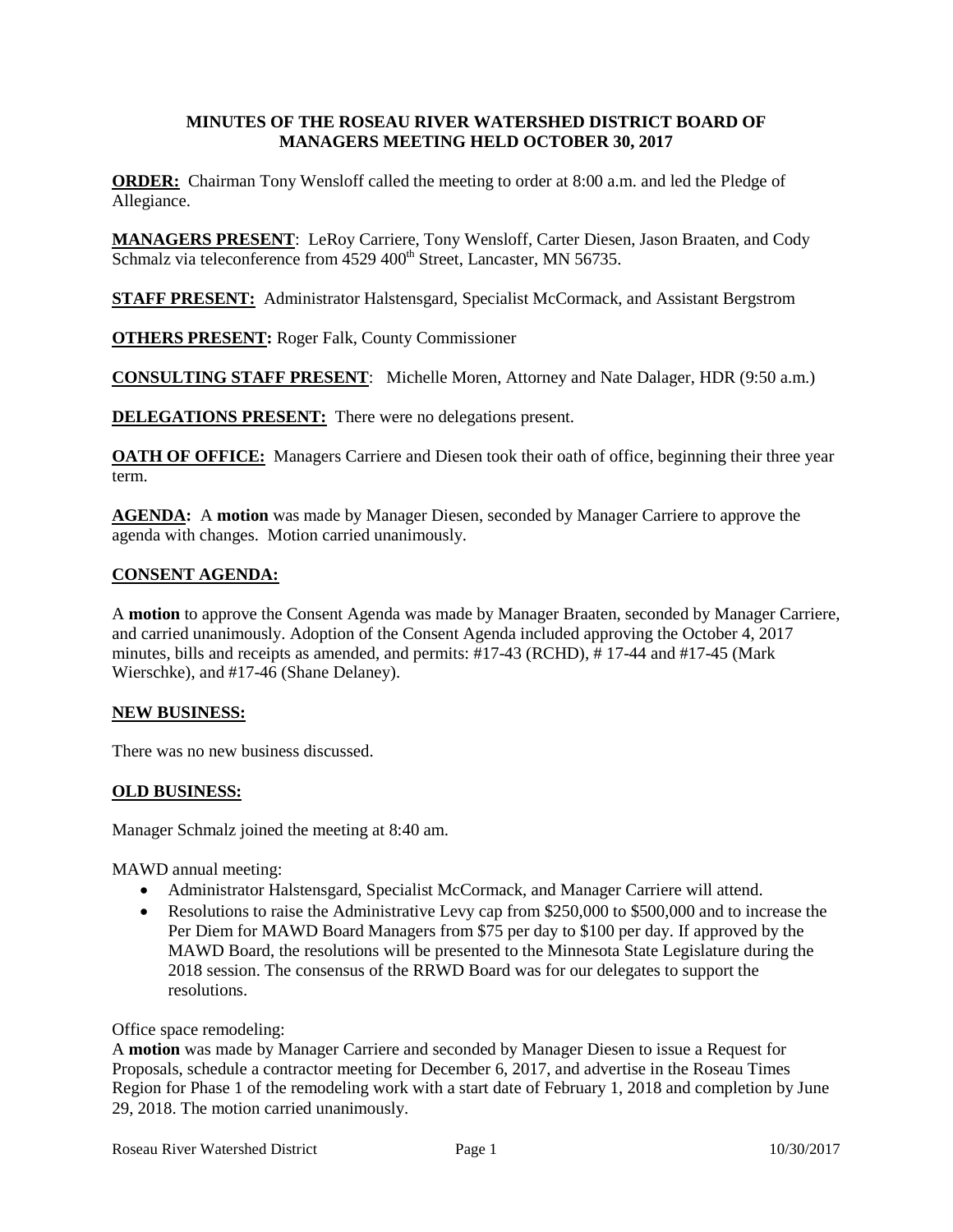# **PROJECTS:**

#### Roseau River Wildlife Management Area (RRWMA):

Specialist McCormack reported that Up North and RJ Zavoral are working to finish the Pool 3 structure punch list items this year.

Specialist McCormack continues to work with the Nature Conservancy regarding the request to restore hydrology on their property. The Nature Conservancy has requested additional information which is being gathered.

#### Roseau Lake:

Engineer Dalager submitted an email stating that work is progressing on the cultural survey and engineers report. The project is on schedule in all areas with plans to continue on the engineers report, EAW, CP #3(draft submitted), and the operating plan over winter.

Administrator Halstensgard informed the Board that Mr. Byfuglien has requested conclusion of the purchase of his land. The board heard comments on an option to purchase agreement. A **motion** was made by Manager Carriere and seconded by Manager Diesen to purchase the land outlined in the agreement. The motion passed unanimously.

A letter from a concerned landowner was presented and read to the board.

A **motion** to pay the Terracon bill dated for the period of 6/11/17 to 8/26/17 for \$16, 340.00 was made by Manager Braaten and seconded by Manager Diesen. The motion passed unanimously. Other invoices will be held pending satisfaction of the crop damage claim.

#### Whitney Lake Sub Watershed:

Engineer Dalager submitted an email stating that the project team is working to improve the clarity of the results and impacts for each alternative. The project team is moving into the EA drafting stage as part of the PL-566 planning process. Review Points 2 and three have been submitted to NRCS and the COE. NRCS has signed off on Review Point 2.

#### Beltrami:

The project team has submitted Review Point 2 to NRCS and the COE.

#### Clean Water Funds:

Landowners have been participating in grant availability by implementing best management practices for drainage thus improving water quality and compliance with Buffer Legislation.

# **REPORTS:**

#### **RRWMB**:

- The Red Board has offered the Executive Director position to an individual pending formal approval.
- Two Rivers submitted a request for funding regarding Klondike.
- Red Lake submitted a request for funding regarding the Black River impoundment project.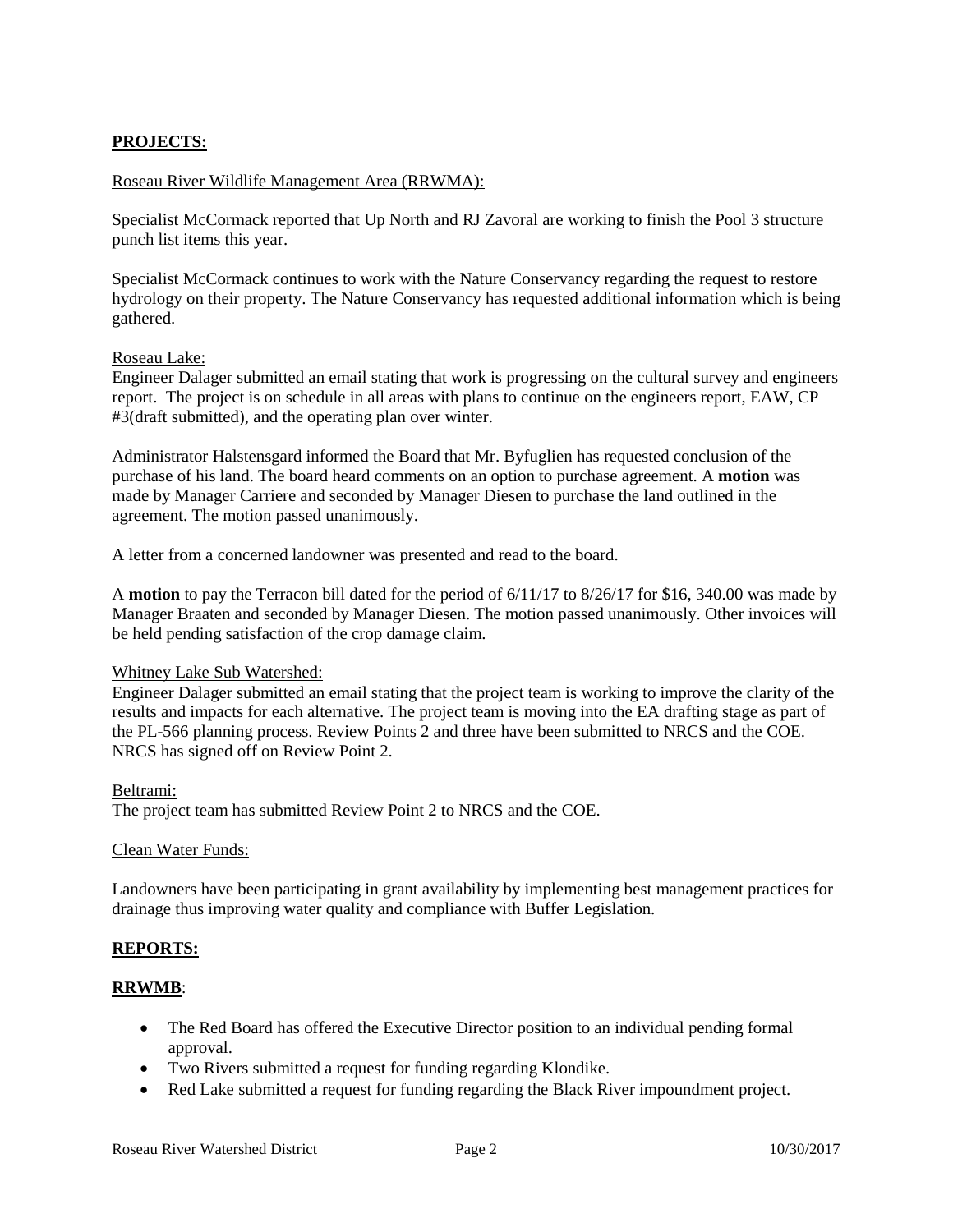• The board is considering revamping their star value requirements for projects.

Engineer Dalager was in attendance beginning at 9:50 a.m.

# **ADMINISTRATOR REPORT:**

Administrator Halstensgard reported on the following:

- Presentation will be given on the Roseau Lake Project at the Prairie Grains Conference in Grand Forks, ND on December 13, 2017.
- Approval of CP 3 of Roseau Lake Project will determine the preferred alternative for the continuation of the project.
- Drafts of both access and recreation plans for the Roseau Lake Projects have been presented.
- Reimbursement requests have been submitted for both Whitney Lake and Beltrami.

# **SPECIALIST REPORT:**

- Noracre site will be seeded after frost.
- Work continues on the Sprague Creek Fen plans for mitigation.
- A landowner north of the Duxby Levee is seeking the installation of a crossing for property access.
- Meetings will take place with stakeholders on local ditch systems to facilitate compliance with Buffer Legislation by November 2018.

# **OTHER BUSINESS:**

- The board discussed offering haying and mowing contracts this winter for Summer 2018.
- A **motion** to approve Managers' and staff expense vouchers was made by Manager Braaten and seconded by Manager Carriere. Motion carried unanimously.
- A **motion** to adjourn the meeting was made by Manager Carriere and seconded by Manager Braaten. After a unanimous decision, the meeting was adjourned at 10:15a.m.

Respectfully submitted,

\_\_\_\_\_\_\_\_\_\_\_\_\_\_\_\_\_\_\_\_\_\_\_\_\_\_\_\_\_\_\_\_\_\_\_ Cody Schmalz, Secretary Tracy Halstensgard, Administrator